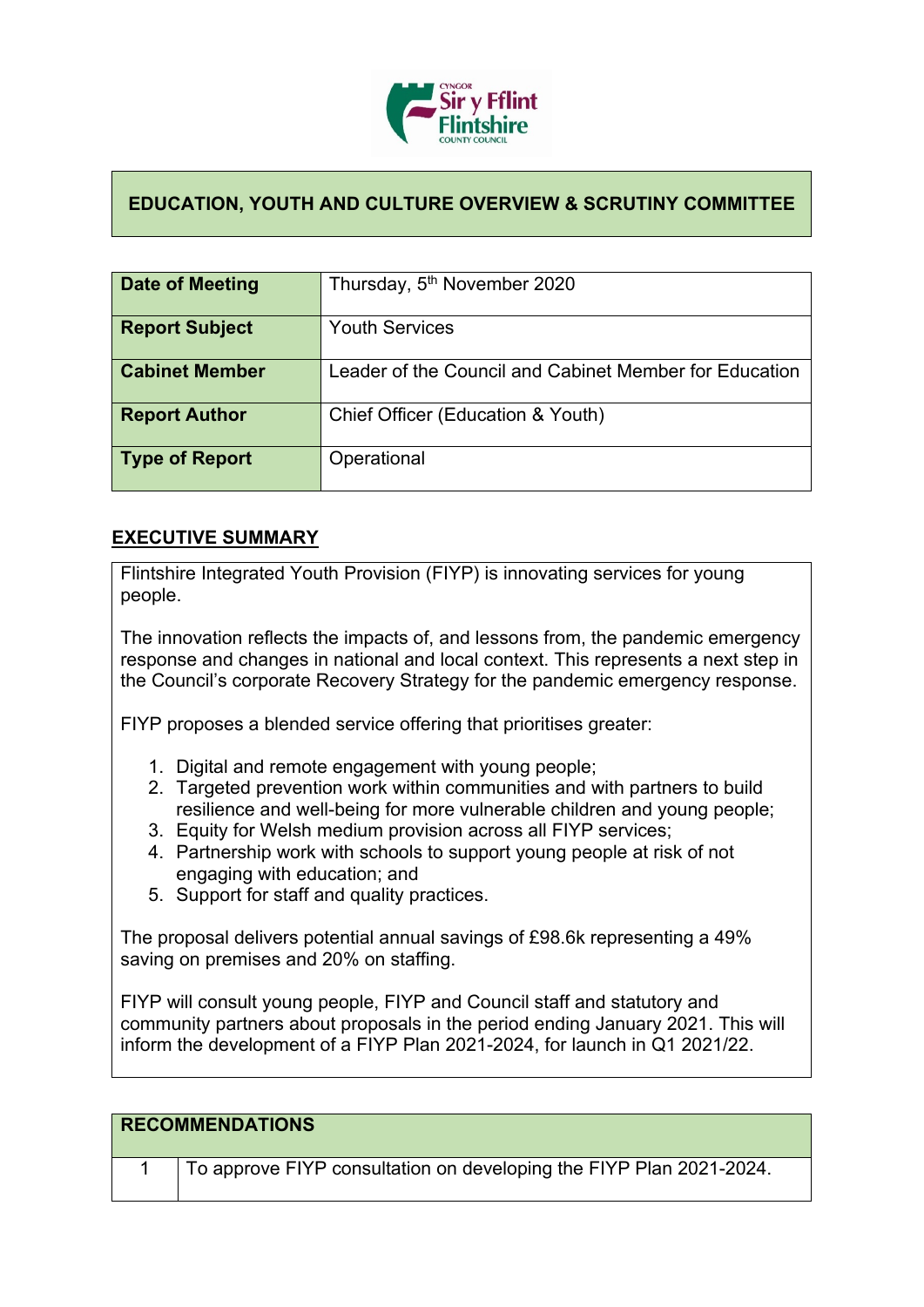## **REPORT DETAILS**

| 1.00 | DEVELOPMENT OF FLINTSHIRE YOUTH SERVICES                                                                                                                                                                                                                                                                                                                                                                                                                                                                                         |
|------|----------------------------------------------------------------------------------------------------------------------------------------------------------------------------------------------------------------------------------------------------------------------------------------------------------------------------------------------------------------------------------------------------------------------------------------------------------------------------------------------------------------------------------|
| 1.01 | The Learning and Skills Act 2000 s.123 obliges local authorities to provide<br>and/or secure the provision of Youth Support Services (youth services).<br>Youth workers provide these services, with 'youth work' a recognised<br>methodology for working with young people, underpinned by National<br>Occupational Standards and regulated professional qualifications.                                                                                                                                                        |
| 1.02 | Since 2010, traditional youth service activities in Wales, which were mainly<br>community-based, drop-in and open-access have reduced. Reasons for<br>this include national and local policy change, young people's growing<br>preference for digital interaction and more time on school-related activities<br>such as study.                                                                                                                                                                                                   |
|      | Some local authorities no longer operate any regular open-access youth<br>clubs. Coming into 2020, Flintshire has sustained 13 youth clubs.                                                                                                                                                                                                                                                                                                                                                                                      |
| 1.03 | The national and local policy context focuses youth service activities to<br>more targeted provision. This provision takes place within various settings,<br>including schools, homes and in communities. This includes dedicated<br>provision for young people more at risk of poor outcomes such as young<br>carers and young people with disabilities, at risk of exclusion, having<br>unhealthy relationships and with emotional and mental health problems.                                                                 |
|      | National policy changes include:                                                                                                                                                                                                                                                                                                                                                                                                                                                                                                 |
|      | 1. Requirements for youth work approaches in providing emotional<br>and mental health support and to coordinate activity to meet<br>statutory requirements for a Youth Homelessness Prevention<br>Service since 2019/20;<br>2. Curriculum for Wales 2020;<br>3. Estyn framework for inspection of secondary schools requires that<br>the school makes appropriate use of partners to provide effective<br>support for pupils where that is required (area 4); and<br>4. Families First requirements for young people programmes. |
|      | Local priorities include:                                                                                                                                                                                                                                                                                                                                                                                                                                                                                                        |
|      | 5. Youth homelessness where Flintshire young people aged 16-24<br>have represented 23% of all people presenting as homeless;                                                                                                                                                                                                                                                                                                                                                                                                     |
|      | 6. School absenteeism and permanent and fixed term exclusions in<br>secondary schools which are higher than all Wales averages; and<br>7. Growing numbers of looked after children and care leavers.                                                                                                                                                                                                                                                                                                                             |
| 1.04 | FIYP services have adapted, while ensuring a mix of regular open-access<br>youth clubs and targeted provision. FIYP has:                                                                                                                                                                                                                                                                                                                                                                                                         |
|      | 1. Invested in staff training and development to ensure staff are<br>equipped to meet the needs of diverse children and young people.<br>2. Given more voice to young people to shape service design.<br>3. Prioritised flexibility so to respond quickly to emerging priorities and<br>needs. For example, the FIYP Play Development team work with                                                                                                                                                                             |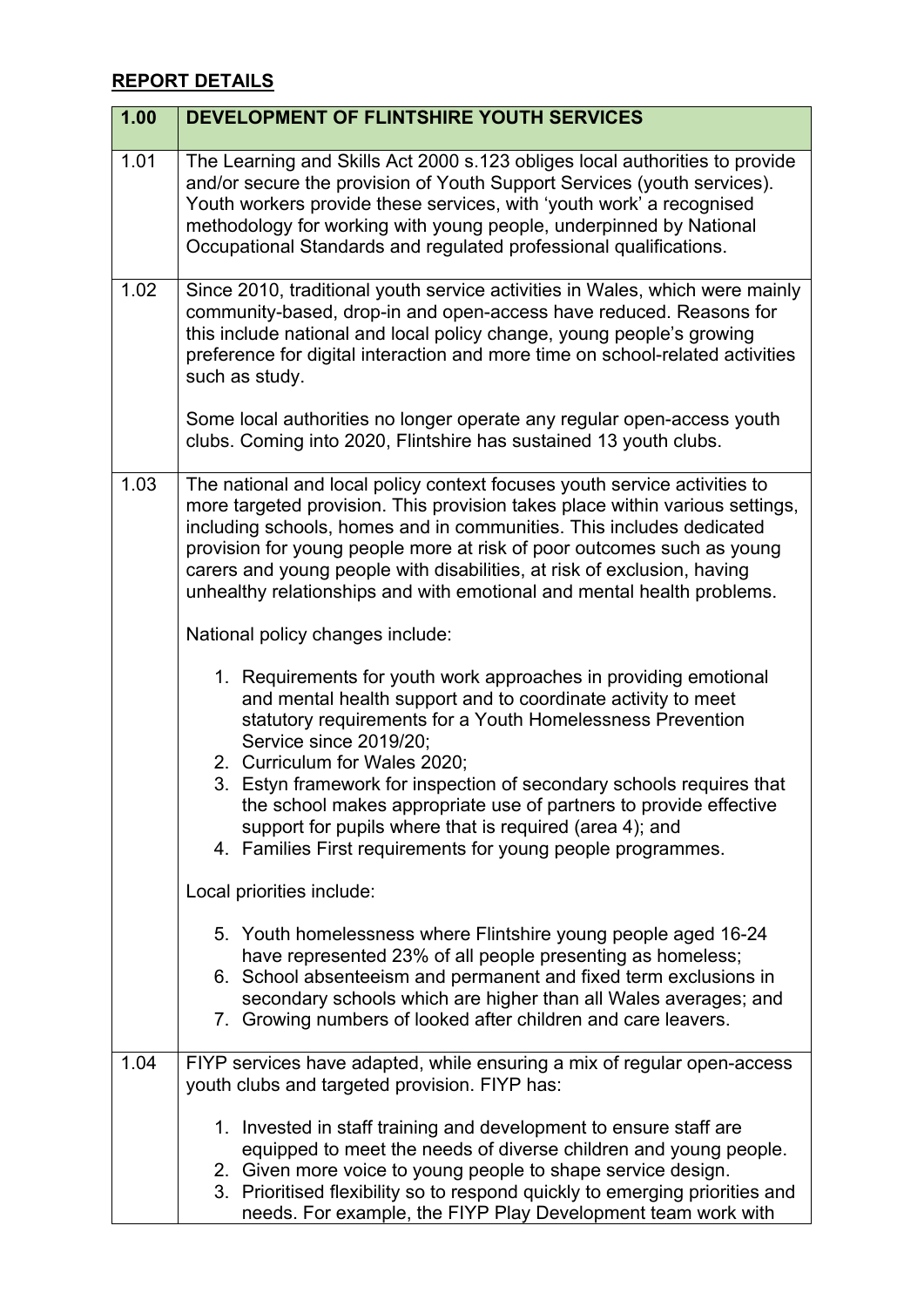|      | Welfare team to deliver a summer food poverty project in 21                                                                                |
|------|--------------------------------------------------------------------------------------------------------------------------------------------|
|      | communities of need.                                                                                                                       |
|      | 4. Partnered with the third sector to maximise availability of diverse                                                                     |
|      | opportunities for young people across Flintshire.<br>5. Increased joint work with schools to help build confidence and                     |
|      | participation of pupils at risk of non-engagement with education.                                                                          |
|      | 6. Increased joint work with statutory partners to utilise youth work                                                                      |
|      | approaches to prevent problem escalation. For example, integrating                                                                         |
|      | youth workers within multidisciplinary teams working with young                                                                            |
|      | people at risk of/presenting as homeless and looked after children.                                                                        |
|      |                                                                                                                                            |
| 1.05 | The pandemic closed youth clubs, outreach services, community-based<br>activities and most schools. FIYP adapted quickly. FIYP introduced: |
|      |                                                                                                                                            |
|      | 1. Secure digital, remote services to young people; including online                                                                       |
|      | meetings for Flintshire Youth Council, 1:1 support, online youth club                                                                      |
|      | for young people with self-harm needs and a Facebook page to                                                                               |
|      | share information and advice and encourage contact (see 5.02);                                                                             |
|      | 2. Informal education and play activities each day at Resilience Hubs<br>within schools;                                                   |
|      | 3. Policies for safe digital and remote engagement with young people                                                                       |
|      | and staff;                                                                                                                                 |
|      | 4. 'Estyn Llaw – Reaching Out'- a fully bilingual support team to offer<br>on line and face to face services to young people;              |
|      | 5. Additional support for young carers and carers in partnership with                                                                      |
|      | <b>NEWCIS and Barnados:</b>                                                                                                                |
|      | 6. Laptops for young people at risk of digital exclusion;                                                                                  |
|      | 7. More Welsh medium provision within the FIYP;                                                                                            |
|      | 8. A summer play scheme for children aged 5-12 at 55 sites (within 28                                                                      |
|      | Town and Community Council areas). Across 17-29 August 2020,                                                                               |
|      | 1,865 children participated including 30 disabled children supported                                                                       |
|      | by volunteer buddies (see 5.03); and                                                                                                       |
|      | 9. Digital methods for FIYP staff meeting, coaching, planning and                                                                          |
|      | training.                                                                                                                                  |
| 1.06 | FIYP service development will embed lessons from the pandemic                                                                              |
|      | response to realise the vision of the Youth Work Strategy for Wales 2019:                                                                  |
|      |                                                                                                                                            |
|      | 1. Young people are thriving                                                                                                               |
|      | 2. Youth work is accessible and inclusive                                                                                                  |
|      | 3. Voluntary and paid professional youth work staff are supported                                                                          |
|      | throughout their careers to improve their practice                                                                                         |
|      | 4. Youth work is valued and understood                                                                                                     |
|      | 5. A sustainable model for youth work delivery                                                                                             |
|      | FIYP will sustain and develop digital and remote engagement with young                                                                     |
|      | people and staff, safely reopen a more sustainable youth club provision                                                                    |
|      | and increase partnering with the third sector and schools to extend reach                                                                  |
|      | and impact. Key elements include:                                                                                                          |
|      |                                                                                                                                            |
|      | 1. Developing digital and remote engagement. This includes:                                                                                |
|      | a. FIYP is developing new online youth clubs for diverse                                                                                   |
|      | cohorts of young people. This includes a Welsh language                                                                                    |
|      |                                                                                                                                            |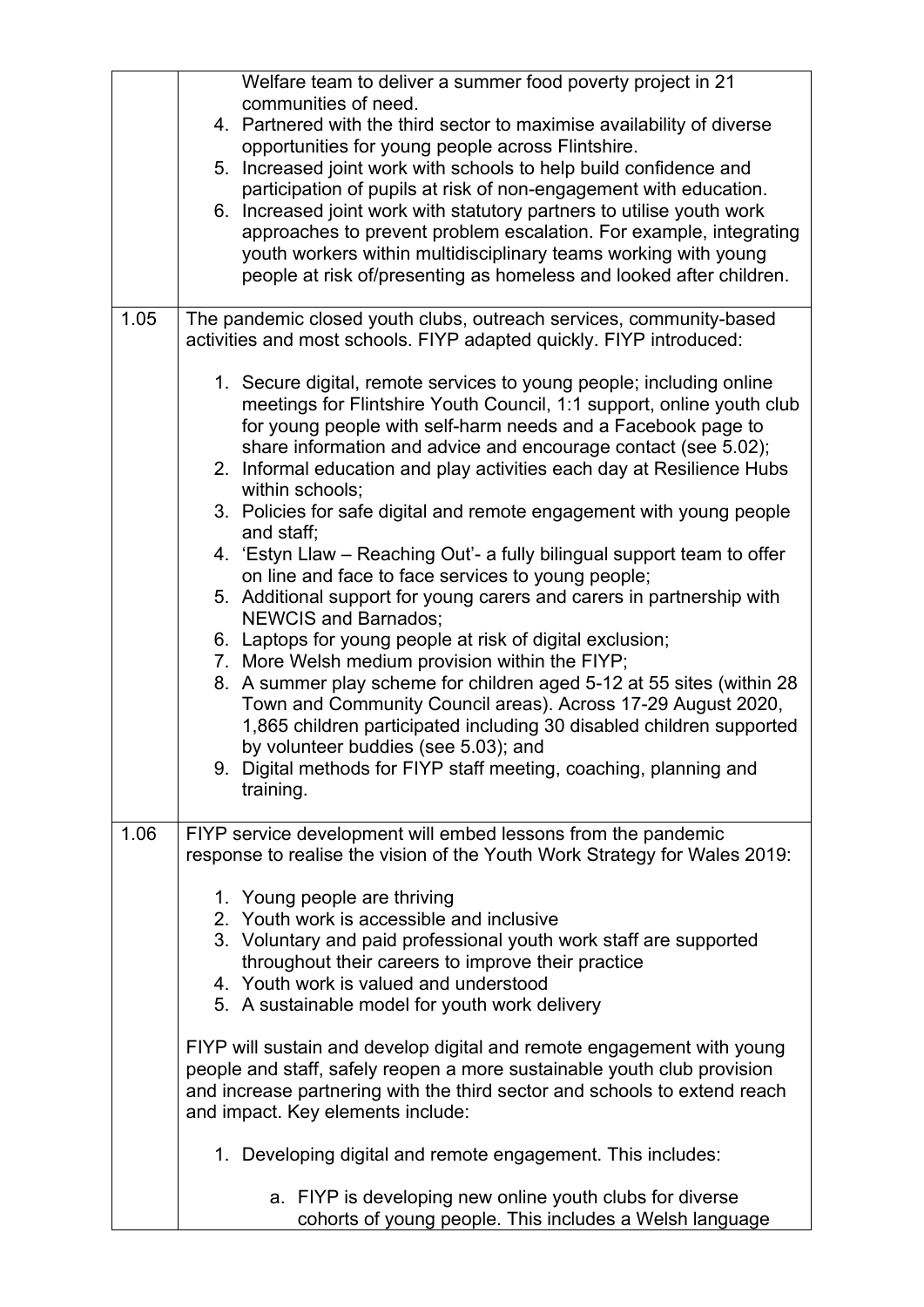|  | youth club involving more than 70 young people and an<br>Inspire youth club for emotional wellbeing.                                                                                                                                                                                                 |
|--|------------------------------------------------------------------------------------------------------------------------------------------------------------------------------------------------------------------------------------------------------------------------------------------------------|
|  | b. Training staff in digital and remote engagement methods;                                                                                                                                                                                                                                          |
|  | 2. FIYP reopening a more sustainable youth club provision. This<br>includes:                                                                                                                                                                                                                         |
|  | a. FIYP has risk assessed youth clubs to enable some re-<br>opening in 2020/21 consistent with COVID-19 Guidance.                                                                                                                                                                                    |
|  | b. FIYP will sustain regular youth club activities at Bryn Garth,<br>Connah's Quay, Flint, Greenfield, Gwernymynydd, Mancot<br>and Sandycroft, Penyffordd, Saltney and Sealand.                                                                                                                      |
|  | c. FIYP will develop new provision at Cyfle Hub and support<br>community-based Roc youth club in Mold.                                                                                                                                                                                               |
|  | d. FIYP transferring management of 8 buildings to schools or as<br>part of a community asset transfer to deliver a potential<br>£98.6k annual savings.                                                                                                                                               |
|  | 3. FIYP increase partnering with the third sector and schools. This<br>includes:                                                                                                                                                                                                                     |
|  | a. FIYP has increased youth worker support to young people<br>discharged from hospital (Inspire project) for reasons of self-<br>harm;                                                                                                                                                               |
|  | b. FIYP has recruited a youth homelessness prevention<br>coordinator to oversee a strategic approach to meeting<br>statutory duties to prevent youth homelessness and a<br>prevention worker co-located with housing and social work<br>teams supporting looked after children and care leavers; and |
|  | c. FIYP will co-locate a four immersion community and school<br>youth workers at five secondary schools every week of every<br>term and school holiday digital support. E.g. sexual health on<br>line provision.                                                                                     |

| 2.00 | <b>RESOURCE IMPLICATIONS</b>                                                                                                                                                                                                                                                                                                                                                  |
|------|-------------------------------------------------------------------------------------------------------------------------------------------------------------------------------------------------------------------------------------------------------------------------------------------------------------------------------------------------------------------------------|
| 2.01 | There are no revenue / capital implications. There are no implications for<br>additional capacity or for any change to current workforce structures or<br>permanent roles. FIYP will achieve staffing savings from the changes to<br>assets. FIYP will meet these through not filling some vacancies.                                                                         |
|      | There are no technology implications. Digitally excluded learners' needs<br>have been addressed through Council work, in partnership with schools,<br>as part of the Welsh Government 'Stay Safe. Stay Learning' programme.<br>FIYP has made available digitally-enabled methodologies for staff<br>engagement and participation. This is supported with training / coaching. |
|      | Asset implications relate to FIYP transfer of three buildings to schools<br>where these are on school-sites and five buildings to the community<br>through community asset transfer. This offers savings of:<br>1. Premises management savings potential of £70.6k (over 40 % of<br>youth club element of budget)                                                             |
|      | 2. Potential staff savings of £28k (20% saving of youth club element of<br>budget)                                                                                                                                                                                                                                                                                            |

 $\lfloor$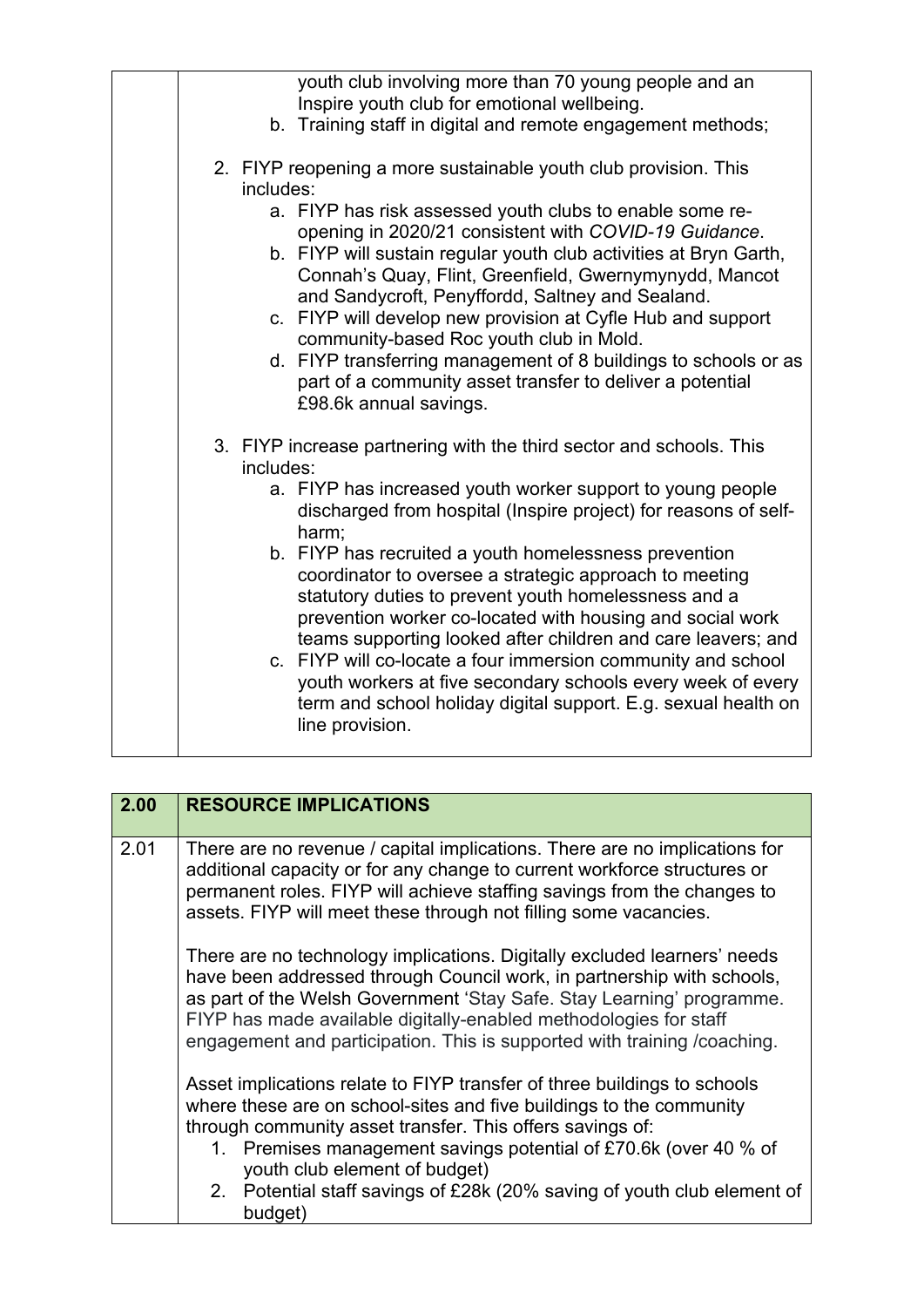| FIYP transfer to schools and associated premises management saving<br>potential :<br>1. Broughton £12k<br>2. Leeswood £7.5k<br>3. Treuddyn £11k |
|-------------------------------------------------------------------------------------------------------------------------------------------------|
| FIYP managed buildings for community asset transfer and associated<br>premises management saving potential:                                     |
| 4. Carmel £2.8k<br>5 Deeside £7.9k<br>6. Greenfield £3.3k<br>7. Mold £1.5k<br>8. Penyffordd £11.6k                                              |

| 3.00 | <b>IMPACT ASSESSMENT AND RISK MANAGEMENT</b>                                                                                                                                                                       |
|------|--------------------------------------------------------------------------------------------------------------------------------------------------------------------------------------------------------------------|
| 3.01 | Education and Youth (EY) Portfolio Risk Register 2020/21 records the<br>following risks:                                                                                                                           |
|      | 1. EY02: Inability to deliver statutory Youth Services due to uncertainty<br>about grant funding. Risk is assessed as 'decreasing'.                                                                                |
|      | 2. EY05: Insufficient financial resources to support children and young<br>people's emotional health. Mitigation actions include:                                                                                  |
|      | digital information, advice and signposting of young people<br>$\bullet$<br>through the FIYP social media platform;                                                                                                |
|      | 1:1 digital and remote work and an online youth club for young<br>$\bullet$<br>people with self-harm needs assisted by the Inspire Project; and<br>• Promotion of free resources, such as 'Solihull' approaches to |
|      | parenting to support parents/carers in managing their children<br>and schools promoting online materials to support the emotional<br>health and wellbeing of young people during school closure.                   |

| 4.00 | <b>CONSULTATIONS REQUIRED/CARRIED OUT</b>                                                                                                                                                                         |
|------|-------------------------------------------------------------------------------------------------------------------------------------------------------------------------------------------------------------------|
| 4.01 | Through October 2020 - February 2021, FIYP will consult young people,<br>families, staff and partners to inform and structure these priorities as part<br>of a FIYP plan for 2021-2024 to be launched April 2021. |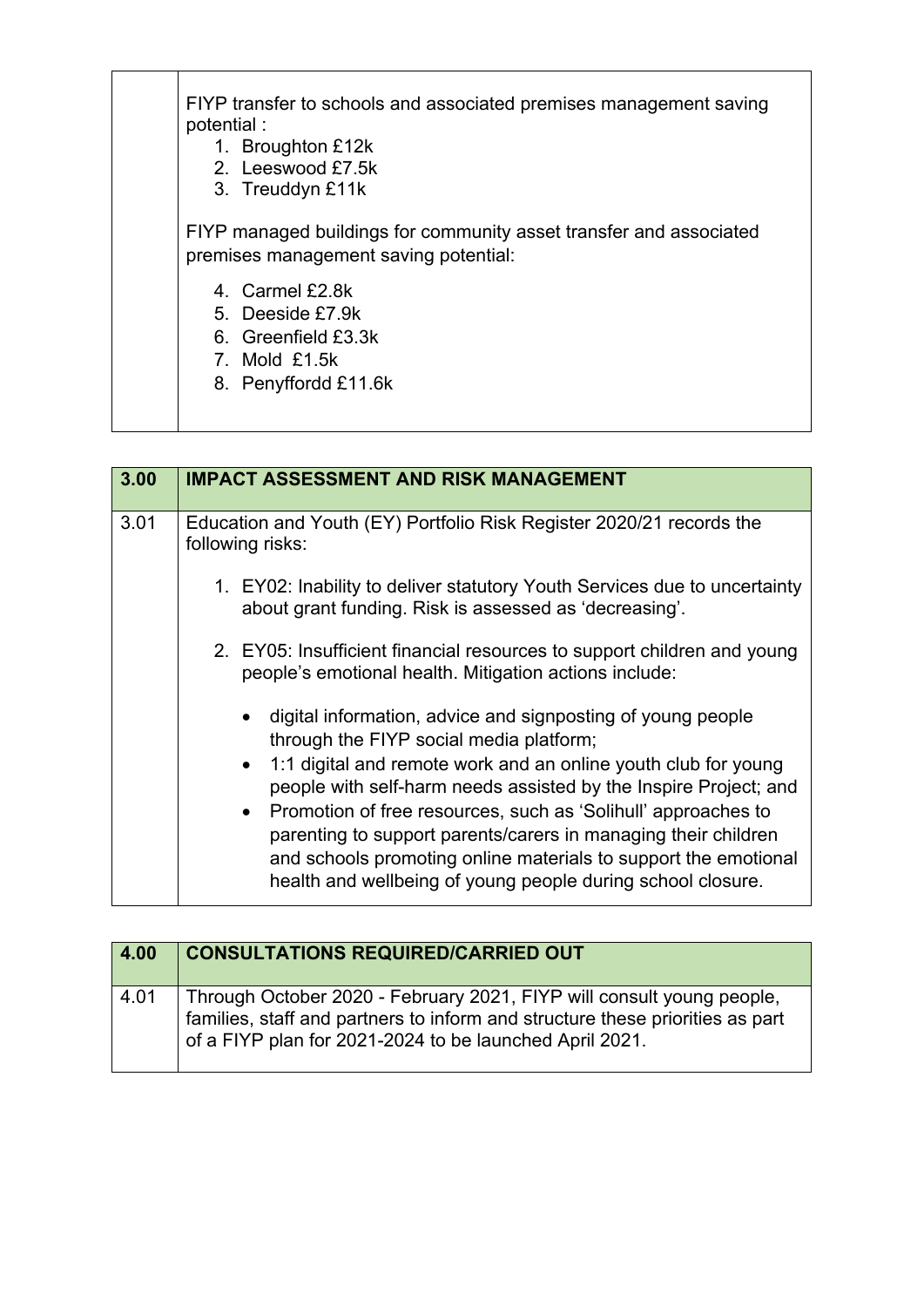| 5.00 | <b>APPENDICES</b>                                                                                                                                                                                                                                                                                                                                                                                                                                                                                         |
|------|-----------------------------------------------------------------------------------------------------------------------------------------------------------------------------------------------------------------------------------------------------------------------------------------------------------------------------------------------------------------------------------------------------------------------------------------------------------------------------------------------------------|
| 5.01 | https://www.flintshire.gov.uk/en/Resident/Flintshire-Integrated-Youth-<br>Provision/Home.aspx (overview of FIYP including details of all services<br>available for young people and families and information about current<br>provision to reflect the pandemic response)                                                                                                                                                                                                                                 |
| 5.02 | https://www.facebook.com/YouthProvisionFlintshire/?ref=nf ( dedicated<br>Facebook site for FIYP)                                                                                                                                                                                                                                                                                                                                                                                                          |
| 5.03 | https://www.leaderlive.co.uk/news/18757183.flintshire-play-schemes-<br>adapt-another-successful-summer/ (Flintshire play schemes adapt for<br>another successful summer article, The Leader, 29 September 2020) and<br>http://www.deeside.com/flintshire-county-councils-summer-playscheme-<br>deemed-a-success-even-with-added-setback-of-covid-19/ (Flintshire<br>County Council's 'Summer Playscheme' deemed a success, even with<br>added setback of COVID-19article, Deeside.Com, 30 September 2020) |

| 6.00 | <b>LIST OF ACCESSIBLE BACKGROUND DOCUMENTS</b>                                                                                                                                                                                                            |
|------|-----------------------------------------------------------------------------------------------------------------------------------------------------------------------------------------------------------------------------------------------------------|
| 6.01 | https://publichealthwales.shinyapps.io/MentalWellbeingInWales/ (mental<br>well-being in Wales)                                                                                                                                                            |
| 6.02 | https://onlinelibrary.wiley.com/doi/abs/10.1111/1468-4446.12369 (A child's<br>day: trends in time use in the UK from 1975 to 2015)                                                                                                                        |
| 6.03 | https://www.flintshire.gov.uk/en/PDFFiles/Housing/Flintshire-Housing-<br>Strategy-and-Action-plan-2019-2024.pdf (Flintshire Housing Strategy and<br>Action Plan 2019-2024)                                                                                |
| 6.04 | https://gov.wales/sites/default/files/publications/2020-08/covid-19-<br>guidance-support-youth-work-services-safe-phased-increase-<br>operations.pdf (COVID-19: Guidance to support youth work services with a<br>safe and phased increase of operations) |

| 7.00 | <b>CONTACT OFFICER DETAILS</b>                                                                                                                                         |
|------|------------------------------------------------------------------------------------------------------------------------------------------------------------------------|
| 7.01 | <b>Contact Officer:</b> Ann Sharman Roberts, Senior Manager, Integrated<br><b>Youth Provision</b><br>Telephone: 077 9889 3509<br>E-mail: ann.roberts@flintshire.gov.uk |

| 8.00 | <b>GLOSSARY OF TERMS</b>                                                                                                                             |
|------|------------------------------------------------------------------------------------------------------------------------------------------------------|
| 8.01 | <b>AURA:</b> Aura is a charitable, not-for-profit, organisation which, from 1<br>September 2017, is responsible for managing the majority of leisure |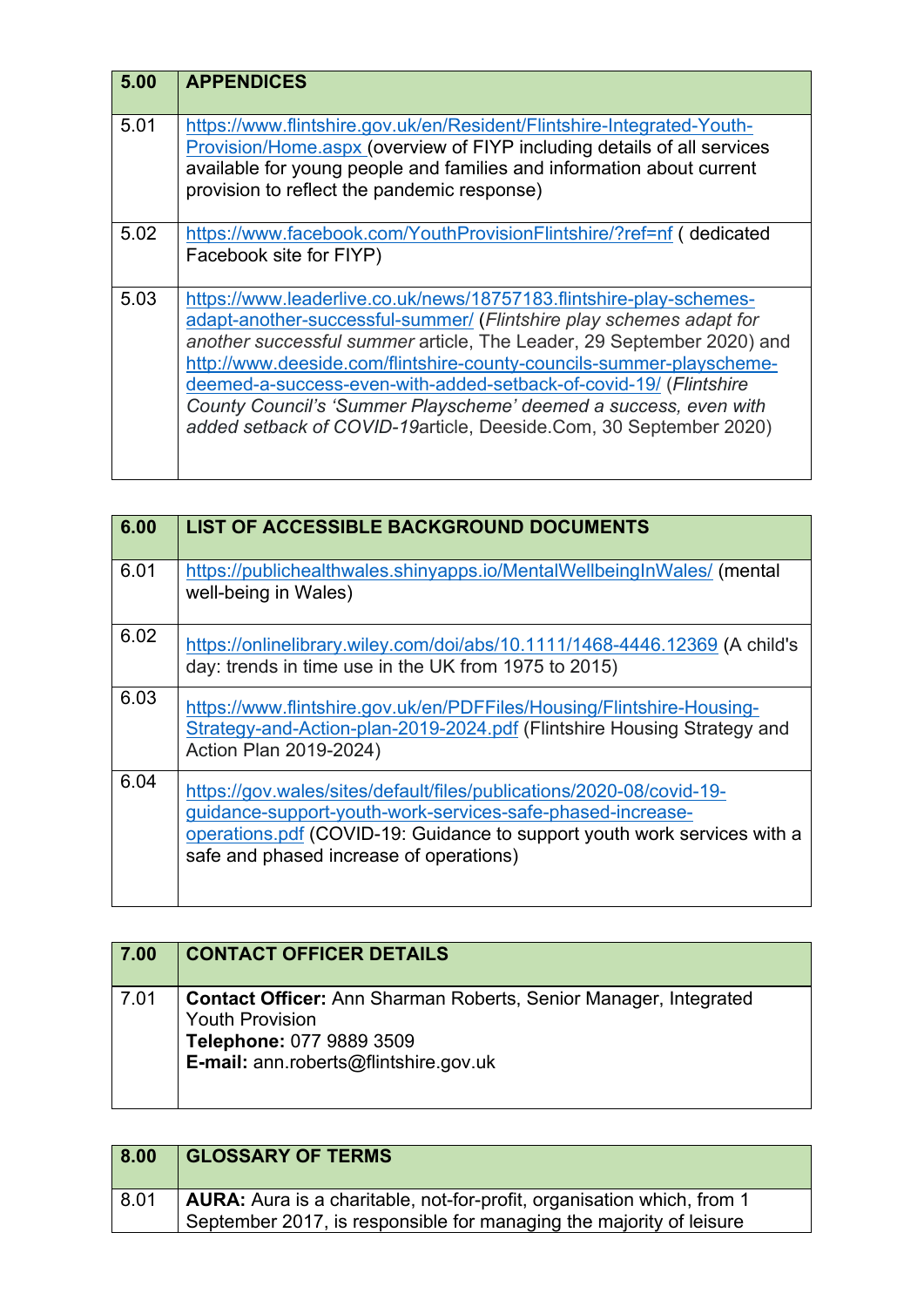centres and libraries previously operated directly by Flintshire County Council. Aura is owned by its employees and operates for the benefit of local communities in Flintshire,

**Education Workforce Council** (EWC) EWC is the independent regulator in Wales for youth workers. Since April 2017, youth support workers and youth workers who provide services for or on behalf of a local authority, school, further education institution or voluntary organisation in Wales and who hold relevant qualifications need to be registered with the EWC. In 2021, the EWC will also be responsible for undertaking the accreditation processes as part of the Quality Mark.

**Housing Strategy and Action Plan 2019-2024:** sets out the Council ambition to provide affordable housing and support across Flintshire, for our residents. The Housing Strategy sets out how we intend to achieve this through working collaboratively with our strategic partners in an intelligent and innovative way to deliver our ambition.

**Flintshire New Dragons Youth Project:** a weekly club for young people with communication and language difficulties aged 11-17, with young people aged 18+ able to volunteer. The project is led by young people, with support from a communication champion and youth workers. BGC Wales add value through providing accredited training.

## **Formal, informal and non-formal education**

- **Formal education** is the hierarchically structured, chronologically graded 'education system', running from primary school through to university and including, in addition to general academic studies, a variety of specialised programmes and institutions for full-time technical and professional training.
- **Informal education** is the truly lifelong process whereby every individual acquires attitudes, values, skills and knowledge from daily experience and the educative influences and resources in his or her environment – from family and neighbours, work and play, the market place, the library and the mass media.
- **Non-formal education** is any organised educational activity outside the established formal system – whether operating separately or as an important feature of some broader activity – that is intended to serve identifiable learning clienteles and learning objectives.

**Inspire**: Inspire is a youth work project based out of Wrexham Maelor Hospital supporting young people aged 11-18 years at risk of self-harm who live in Flintshire and Wrexham. The project works closely with CAMHS and partners to build resilience and well-being amongst young people.

**NEWCIS:** NEWCIS is the largest provider of carer services in Wales. With funding through FIYP and Flintshire Children's Services, they deliver information, 1:1 support, training and counselling to unpaid young carers.

**Quality Mark:** The Quality Mark, developed by the Welsh Government, is a set of indicators and quality standards that youth work organisations can use to self-assess the quality and impact of their work with young people and develop plans for improvement.